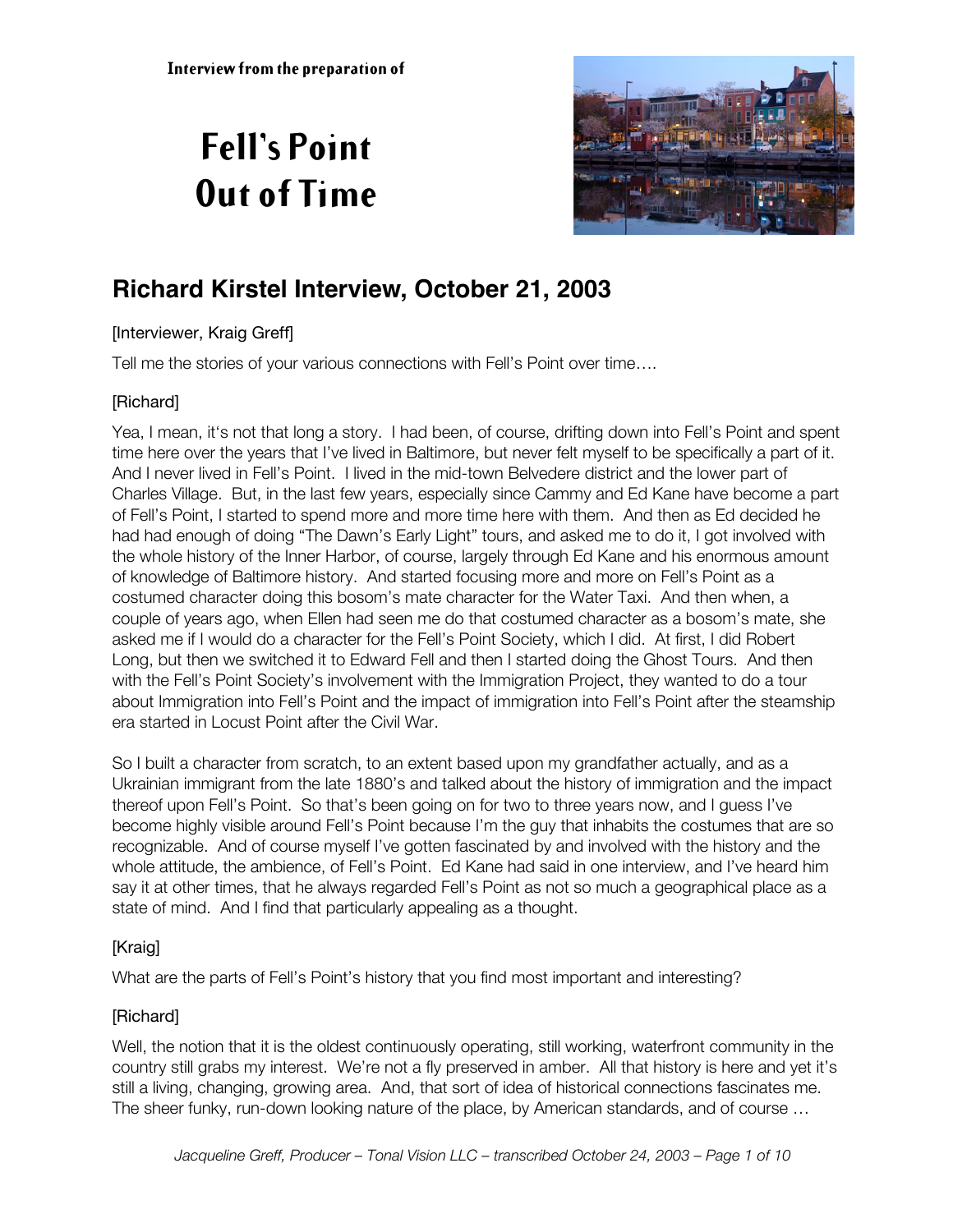Not all stucco.

# [Richard]

No, not all stucco. But there is formstone. And no lawns. No bloody lawns. And I really like being around the square. There's something about just strolling around the square – kind of gets to me. And as I said, mentioned, back to what I referred to before, the whole idea of it being a focal point of immigration, I find fascinating. That really engages me.

#### [Kraig]

Yet today.

# [Richard]

Yea.

# **[Kraig]**

Any other points about the history that you find important and interesting?

# [Richard]

Well, I get a kick out of – not exactly the history – but, I get a kick out of telling the ghost stories. I really do. Because obviously they're fanciful. Mostly apocryphal, if that. But the idea that they're all, at least the stories that I tell, hooked into the history of Fell's Point. Hooked into descriptions of Fell's Point – is something that intrigues me. That's why I enjoy it so much.

# [Kraig]

How do you see Fell's Point changing as it moves into the future? …

# [Richard]

That's really just about an impossible question for me to answer. I simply don't know. How do you balance and how will it be balanced – the notion of development … the desire for the administration of the city and state to build a tax base – and still maintain the character of Fell's Point. I mean, I've been running away – being a city dweller and an artist all my life – I've been running away, just two steps ahead of gentrification for as long as I can remember. I don't know. I don't have atelic vision. I can't see that. My concern is how did we get to where we are, and then let's understand this. What we need. Do I have a guess? I have fears. I have fears ...

# [Kraig]

Tell me about your fears. The scariest thing that could happen.

#### [Richard]

The scariest thing that's going to happen … it will become so well developed, and eventually there'll be casino gambling located on the eastern end of the Inner Harbor, that easy access to the water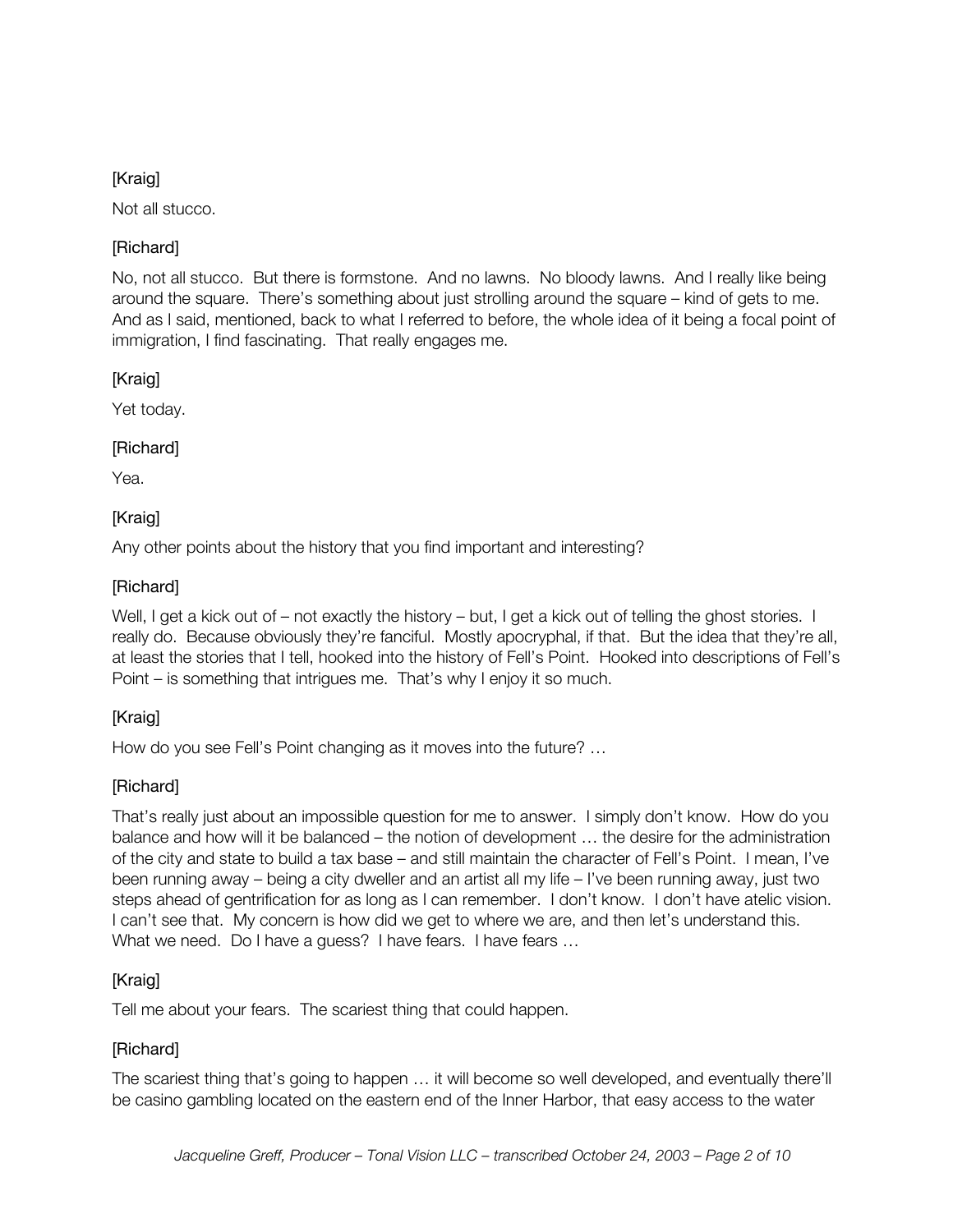and easy access to the shoreline will be closed off to people who otherwise could just stroll through and enjoy the ambience. That's my worst-case scenario. How that gets balanced against maintaining a sense of the past ….

# [Kraig]

That could be coming, too, with the current administration the way it is now. …. Does the current administration now reflect that? I see that it does, but tell me what you see, as being around here for …<br>……

#### [Richard]

I think you're right. I think the Mayor's primary concern is to build a tax base. And, I think that his focus would be on development and still maintain some of the quality of Fell's Point, rather than focusing on maintaining some of the quality of Fell's Point and allowing a little development. If that makes sense. It should be the other way than I think the focus is. And I think there are a lot of interests looking to establish casino gambling. Slots, I'm afraid, will come in. That's a camel's nose under the tent. Three quarters of the revenue from all over the country comes from casino gambling anyway. So then, hoteliers and developers will start to say, "Well, look, you've already got it. Why not …" And this will seal people off from the kind of – the word is ambience – that makes Fell's Point what it is.

#### [Kraig]

Do you think it could be another Atlantic City where the central core is all neat and polished, shiny and new, and everybody wants to go there, and one block outside of the new is just devastatingly poor, run down? Do you see that with Fell's Point?

#### [Richard]

Yea. And it's one of the problems that happen with tourist development everywhere. How do we balance that? The tourism is necessary. Building an income and having people come and spend their money, maybe, is necessary to the viability of the area. At the same time, it always seems to create the run-down and poor worker, low-income worker syndrome on the fringes. Atlantic City you mentioned. But it's also like that in other cities. They're complaining about that in New Orleans – the same syndrome, casino gambling. I don't know. I really don't know – how does one avoid it? I don't know.

What is critical, at the core, is keeping a cadre of really concerned neighborhood people. That becomes the necessity. And, I don't know how many there are that really feel that way.

#### [Kraig]

Do you see some type of balance? Do you think some kind of balance or maybe something can coexist – say they have the gambling – do you think we can still maintain the history, the preservation, the quaintness that really is Fell's Point, the working waterfront and all that and the gambling? Or is it one or the other?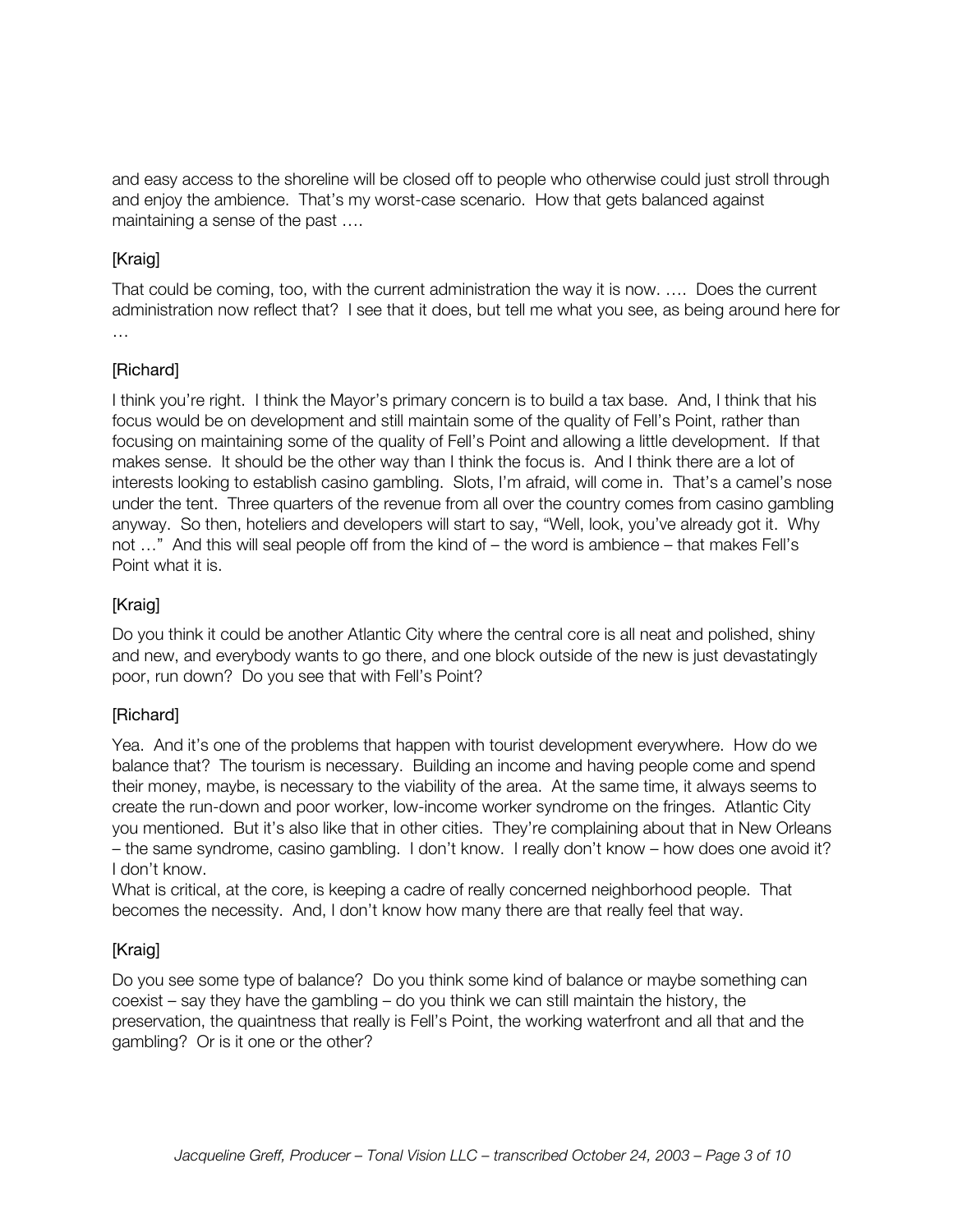#### [Richard]

I don't think that the a … that quality of "Fell's Point"ness will last, will really sustain in the face of casino gambling resorts. I think that'll dwindle away, and there'll be a house here or there that will be preserved. I think it could be maintained I low-rise condos or an appropriate kind of hotel were built, but I think that if it also led to a gambling area and resort, I think we'll find the quality of Fell's Point sustained only in a faux commercialized sort of way.

#### [Kraig]

The Disneyland of the East Coast?

#### [Richard]

Yea. A minor version of that. I think real Fell's Pointers will start to move out and dissipate, and the fringe will be for, as you suggest, a kind of low-income workers' area, service area.

#### [Kraig]

How did you arrive at "Fell's Point Expert" status? At what point did you "get the reigns" to become … because there's three or four guys in this town, when they think of experts and knowledgeable people, you're one of the names that always comes up. Eney and you and Ed Kane …. Is there any time when you felt like "hey, I'm one of those guys" or did you just find yourself there or is it something you don't even want to admit to?

#### [Richard]

Well, I don't know if it's a question admitting to it. Actually, I'd love to be able to claim it in a way. Because, in my experience, people that are really modest usually deserve to be. I don't give good humble. But, I cannot claim maven status. I really can't. What I know of Fell's Point started by playing these living history characters. Every actor, and I'm an experienced actor, knows what it means to build a back-story. And in building a back-story for my characters – my back-story was the history of Fell's Point.

And then, of course, I had a great tutor, the late Ed Kane. Ed and I were very close. Ed has a profound interest in history and historiography anyway, and particularly focused locally on Fell's Point and his love of Baltimore City and his fascination with the harbor. So I had a tutor and in that sense, although he didn't think of himself as actively tutoring, and that was all part of building the back story. And I look and I think, "Wow, somebody thinks I'm a Fell's Point maven." I'm an actor who built a back-story, and in order to do that I had to learn the history. In order to learn the history, I had to sort of feel the place. To use a, I guess, a dated word from the late '60's, I had to learn to grok it.

You don't remember that word, do you? The science fiction writer Robert Heinlein wrote a book in the 60's called Stranger in a Strange Land. And it became THE cult book, you know, one of the cult books.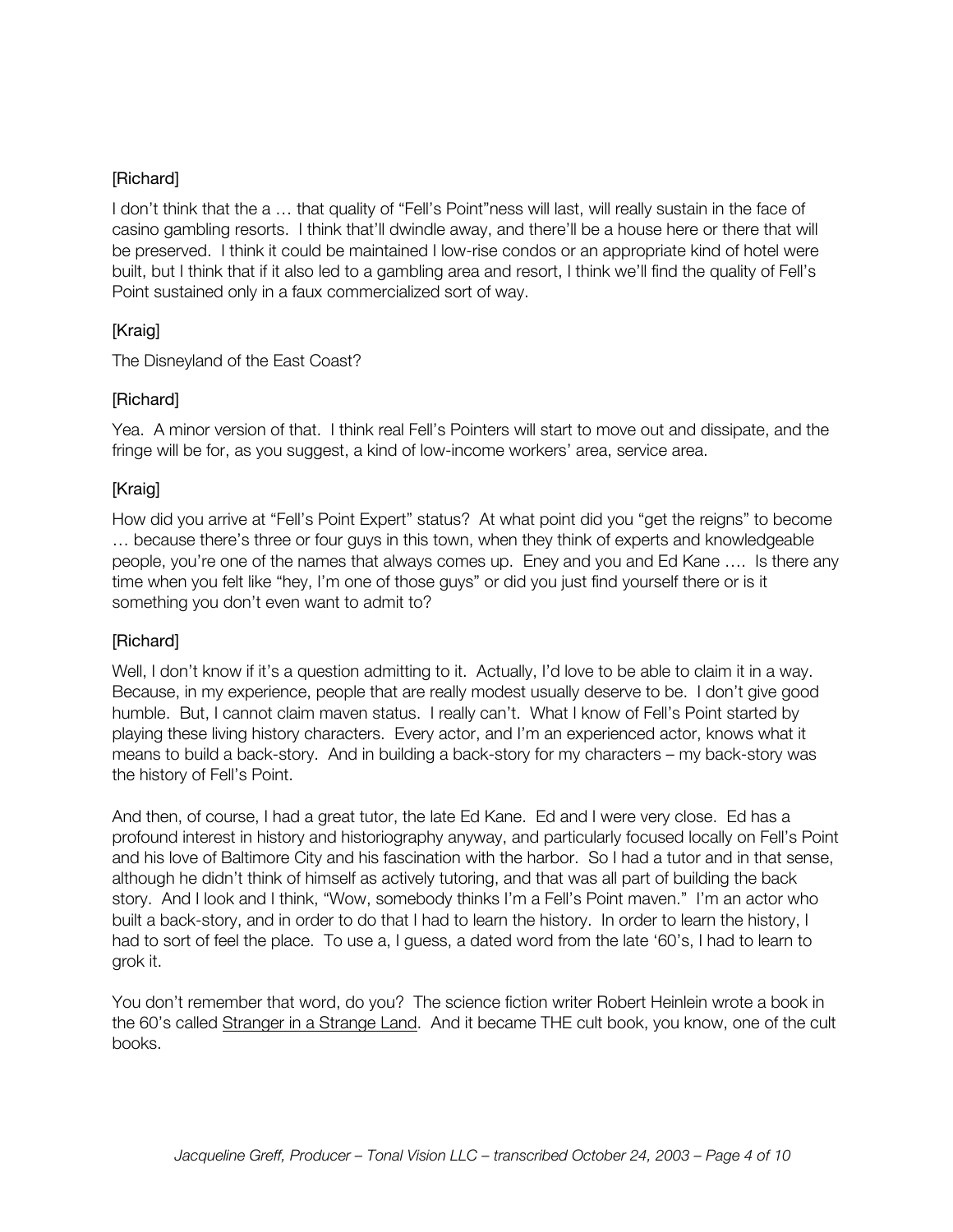Remember the book River World, which is one of my favorites. Was that along the same time?

#### [Richard]

Yea, I think so.

# [Kraig]

They just had a movie out. It was horrible compared to the original. That started me into science fiction. Now science fiction, of course, sucks. Some of the great writers ….

#### [Richard]

Well, I think science fiction went into a kind of techie ...

#### [Kraig]

Then science fiction was like you could be there. You could really imagine yourself there. That's what I like about old English novels. Now, it's like they really spell it all out ...

#### [Richard]

Did you ever read A Canticle for Liebowitz? That's the best of them all...

#### [Kraig discussion with producer]

#### [Richard]

Taciturnity and terseness are not one of my strong points.

#### [Kraig]

Talk about Fell's Point and how the artists moved … kind of a brief history of how that all happened.

#### [Richard]

In that sense, Fell's Point has, over the years, followed a pattern that happened in other cities … Greenwich Village and then the Lower East Side, which somehow became the "East Village"; Old Town Chicago; North Beach in San Francisco; here in Baltimore, Fell's Point. This is a pattern that develops on cities. There's some funky old neighborhood which is inexpensive, and so artists move in because one can afford the space needed. And, artists start to attract, again, a faux hip crowd, weekend escapes, and eventually some of them decide to move in. Prices go up. Lofts get renovated. Buildings get fancified. And eventually the artists find another old neighborhood. And what is left behind becomes an upscale, gentrified, kind of updated, romanticized past. I've been dealing with this, as I said, being a city dweller all my life, it's been one of the problems …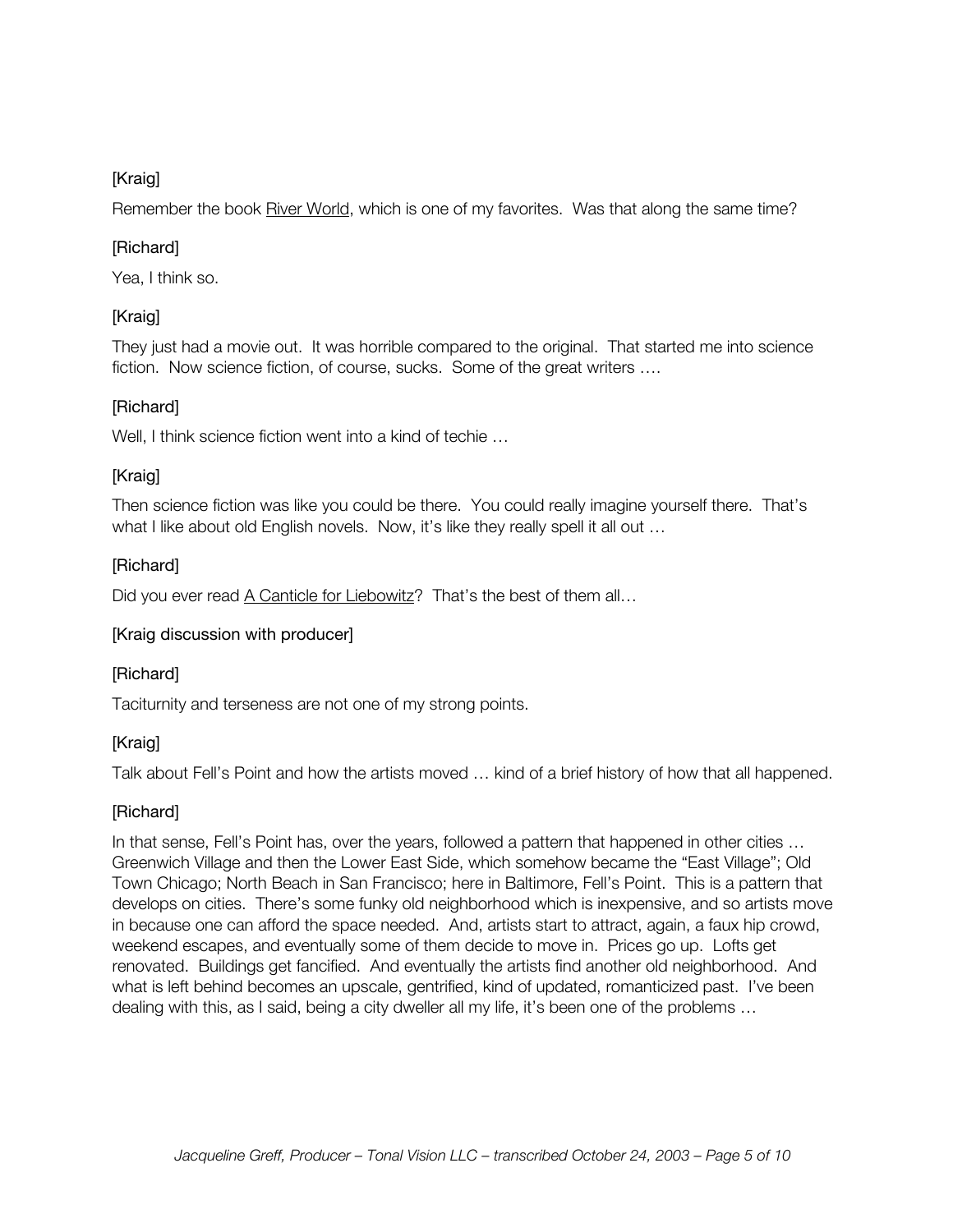Something I want to know just personally here, when you have gentrification … you talk about gentrification and then the artists move out, but without gentrification, you don't have a tax base… How do you see that?

#### [Richard]

Well that becomes the balance point of the necessary tax base behind gentrification and how artists can afford an area. How do you balance that? Oh, wow. This is something that city planners should be thinking about. The point of a city is density. The point of living in a city is variety and diversity within that density. Jane Jacobs has pointed this out. How do you balance that in a way that it simply doesn't drive the culture makers away by the culture vultures? I don't know. I'm not a city planner. But it is something that we should be concerned with for the health of cities, and not depend entirely on what has been termed "edge cities", you know, suburban sprawl that turns into cities. They manage to do this somehow within Western European cities. Why do we have so much trouble within here? I think on one of the problems is … one of the basic problems is the automobile. We've got to do something about that. Most American cities completely neglect or only pay minimal service to the idea of effective transportation. So everything gets choked off by automobiles, and the most valuable areas downtown become parking garages.

# [Kraig]

That's why jazz always came out of New York – you could go from one jazz club to the next, and you could take public transportation. Here, you have to drive, find a parking spot …. Same thing here, if they had better public transportation, you could get to Fell's Point, get to downtown, and stuff, and you wouldn't have to go to that big hassle to get to the cars …

#### [Richard]

Our deification of the automobile is self-destructive and strangling. And our addiction to oil is kind of loony. We have these marvelous, great cities and we turn them over to cars. We should be doing something, well the way London did recently, not allowing cars into the inner city. Or, maybe somebody could design a city car, electric cars just for the city... I don't know. But this becomes an important part of the problem. Every time somebody proposes – and I remember this from when I was active in the community association in the midtown Belvedere area when they were first proposing the School for the Arts there in the old Alcazar – the first complaint that came out of people was parking spaces. Oh, all these kids going to school, they will take up parking spaces. I heard this here in Fell's Point. The first concern that people had when they heard there were going to be development planning concerns for the Broadway Pier were not "How do we maintain our history?" but "What will we do about parking spaces?" It's kind of a lunatic orientation. I think something has to be done about that – public transportation, electric cars, jitney buses like they have in Asian cities that I've been in – would supply that need. I don't really know how that can be planned.

#### [Kraig]

Even the trolley car in San Francisco. Something.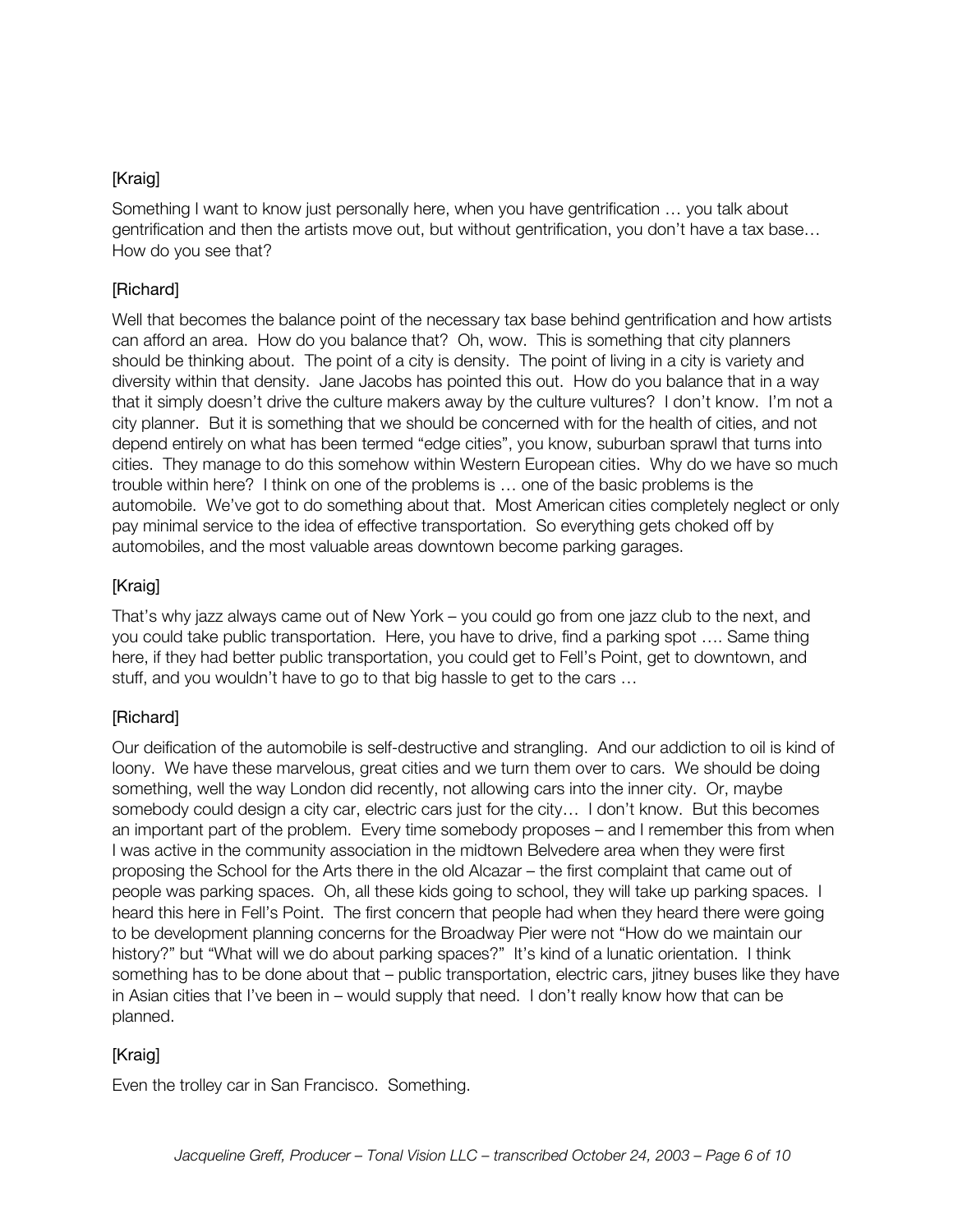#### [Richard]

And the trolley car is not only useful; it has become a tourist attraction. As I said, in Asian cities you can get all over Manila side streets and so forth with these little jitney buses, or small sized, miniature sized trolleys. And they work because there are so many of them. And it keeps the street clear of a lot of cars. What you said about New York becomes important because you do walk from one place to another, and the public transportation is there. I think that's one of the biggest problems cities have. Not only in terms of the flow of people, but also of air quality. I mean, that's part of it. I'm always fascinated by how people who make such an issue of, say, second-hand smoke, even out in the fresh air, seem to drive two great big cars, one of which is an SUV.

#### [Kraig]

But don't get near them with a cigarette.

#### [Richard]

Yea. And that doesn't seem to bother them. I suppose the campaign against tobacco or guilt over a ten mile per gallon SUV. I think that's a major problem. And keeping people on the streets. Keeping people walking on the streets – that becomes critical. Maintaining the small businesses, offices, stores, neighborhood bars, coffee houses, all the things that make for a lively, active street. I think that's important. Now, you can't expect that of every street in the city. But you do want to see that mid-town, Inner Harbor area, downtown, and especially here. This is a neighborhood made for walking. The streets are narrow. Houses are close together. It's got that very scent of history in the air. It is such a boon to life to be able to walk down an old street … feel the connection between the now and the then … to the harbor and just do some water watching for a while.

#### [Kraig]

That's one of the things I can't take about LA and some of those cities. That does not exist there. Not in any form whatsoever. It drives me nuts. I'm there four or five days and … I miss that … this is sterile here. This is nothing. You don't do anything.

#### [Richard]

You notice those areas where people are most anxious to retire to, like Phoenix or South Florida or Southern California, are usually areas that nature did not design well for people? It's almost as if nature did not intend people to live in the middle of a hurricane belt or a desert or that kind of aridity. Even the palm trees in Southern California had to be imported.

#### [Kraig]

You're one of the few people I know that know that fact. They're not indigenous to Southern California. They're all brought in. Every palm tree there was brought in.

#### [Richard]

Immigrants for appearance.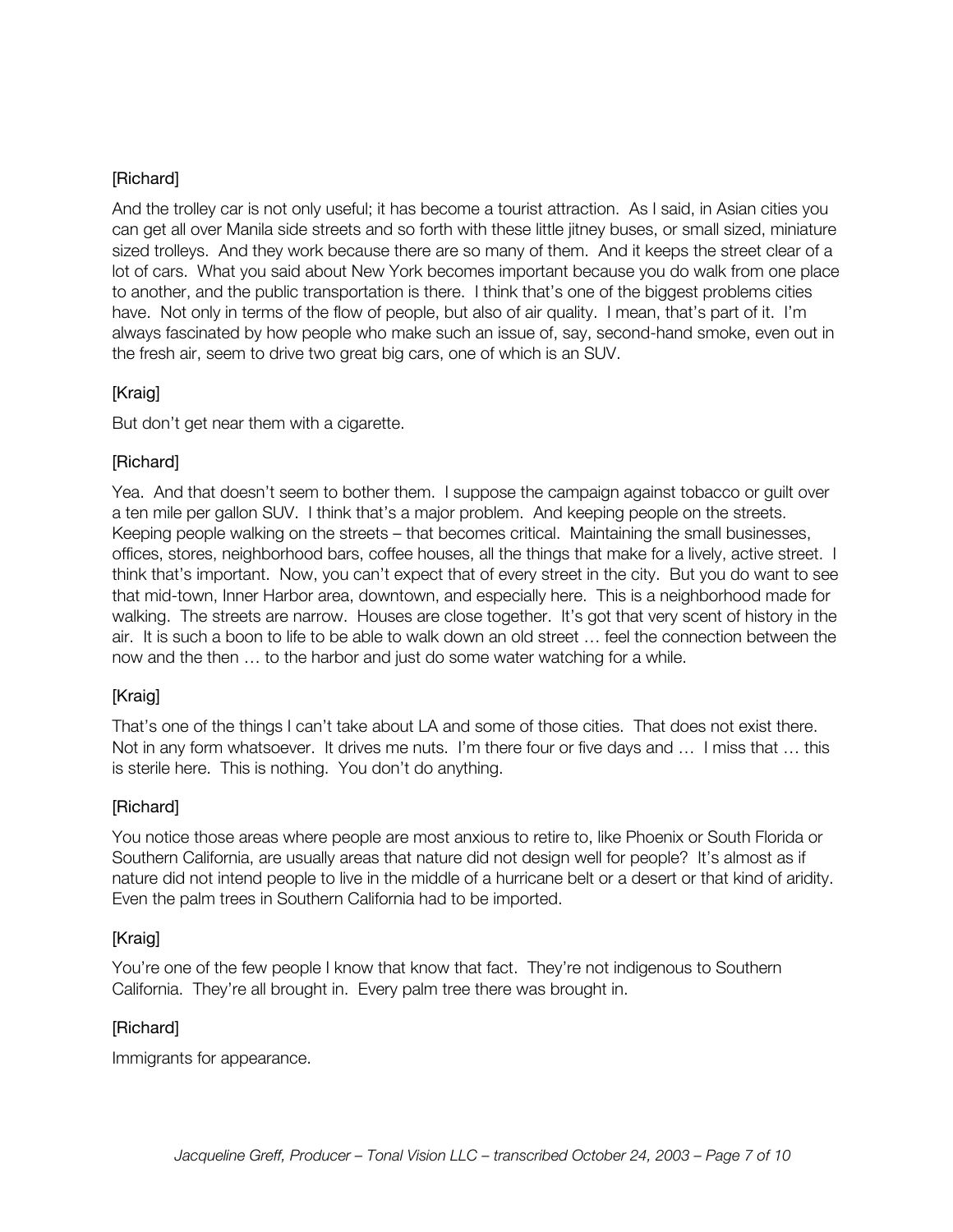This is my question: What is the most memorable, as an example, shocking, heart warming, whatever, event you've experienced since you've been living in Fell's Point or coming to visit Fell's Point? Maybe a few things that you remember as like "Wow." Even like Ed Kane's death …

#### [Richard]

Gee. That's kind of hard to pin down. Because some of the things that matter most to me seem to be trivial, I guess. And also, an actor's concern … there have been times when I've been in costume telling a story about Fell's Point and I'm getting a really focused, interested attention from my audience right out on the streets. It's sort of wonderful thinking I'm performing this story and my set is all of Fell's Point. And I can feel it that way. Story telling is, I think, critical. I think arguably the most important phrase in the English language is "Once upon a time…" We live our lives by the stories that we tell each other, tell ourselves, tell our children. Felling Fell's Point to be able to tell stories about it on those occasions when I've got that intensity of response.

#### [Kraig]

Along those lines, I remember with my Mom and Dad, one of the best remembrances about my Dad was things my Dad said or stories my Dad told or these are some of the things my Dad did… He told an anecdote like "don't do this because…"

#### [Richard]

We live our lives by that. And feeling that in Fell's Point. Faulkner, when he got the Nobel Prize, one of his remarks was "The past is not dead. It's not even past." And I think one can feel that in this neighborhood. And, of course, in terms of a specific, memorable event, although an unhappy memory, was the memorial service for Ed Kane. Unhappy – we were close and it was grievous to me to see him go – but the memorial service was, as had been mentioned there, a celebration of his life, not an *oi vey* kind of thing over his passing only. And the way the whole community seemed to turn out for it. And the way people who hardly knew each other except to pass on the street and nod good morning or didn't know Ed very well nevertheless felt impacted upon by the nature of the ceremony and the kind of incidence of neighborhood bonding that that memorial celebration afforded. I found that to be memorable and important.

#### [Kraig]

Some of my own questions come to mind, I guess. Do you see a replacement for Ed Kane, a young Ed … or, like they said about Elvis, who's gonna fill his shoes – an old George Jones tune… But, is there somebody that's gonna step up to the plate?

#### [Richard]

Somebody will. I don't know who, but somebody will. As has been said, "Cemeteries are filled with irreplaceable people." There will be somebody. I don't know who. I can't foresee that. But, leadership emerges and somebody's influence will be felt. Yea. It'll be different, but nobody's irreplaceable. Nobody. What is irreplaceable is the mood, the ambience, the very zeitgeist of Fell's Point. And that's important to sustain. To keep that sense of a dynamic past as part of our present.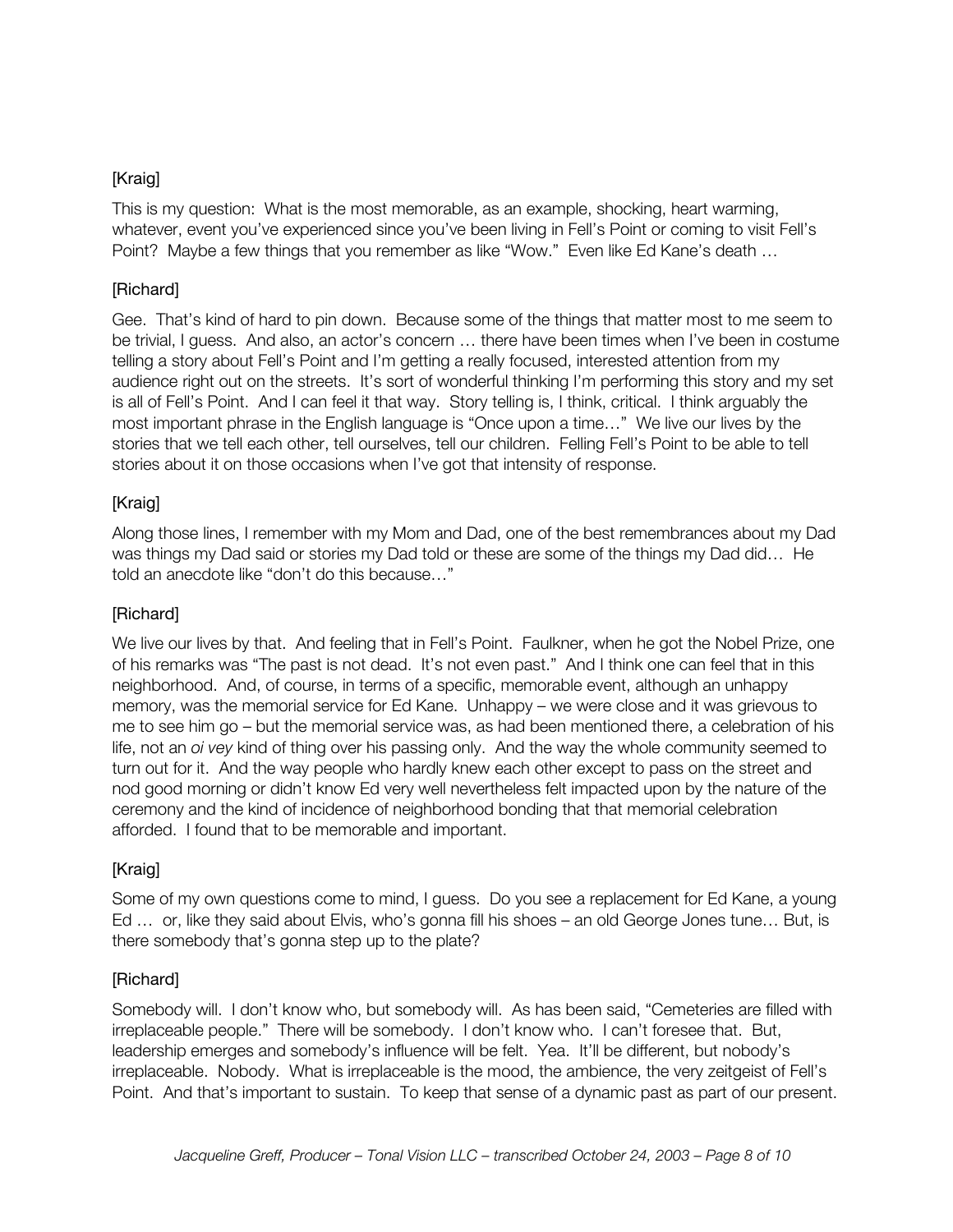That's what really is important. Hopefully, there will be people who will be able to galvanize action amongst the citizenry to sustain that. Who? I don't know. Somebody will. I hope.

#### [Kraig]

Now with you going out of the country and moving, will you miss Fell's Point? How will you feel about that? What will you take with you out of Fell's Point?

#### [Richard]

I don't really know. I don't know. Ask me that question three years from now, or so. I've lived in several different cities, usually in what have been very interesting neighborhoods until I couldn't afford them any more and, I'm sure, there's something of Chicago, something of LA, a lot of New York, even Rochester's still with me. So, I don't know yet. Three or for years from now, I'll start to realize what mattered most. There's no way for me to project that.

#### [Kraig]

Take a guess. What do you guess?

#### [Richard]

I really much enjoy just strolling back and forth looking at, directly at the water. And, knowing what I do know of the history of Fell's Point, seeing with my third eye tall ships coming into Brown's Wharf or what is now the Broadway Pier … And it seems to me that kind of imaginative or fanciful memory will stay with me.

#### [Kraig]

Any anecdotes or any words of wisdom that people moving into Fell's Point or people living in Fell's Point … things to watch out for … just sage advice from someone who's already been here. Or say like me – I've been here for ten years – but talking to you, you know a lot more about it than I do. Give me some advice.

#### [Richard]

I don't know that I have anything sage or particularly wise to say. I would again just flash that back to quoting Faulkner. "The past is not dead. It's not even past." And hopefully as younger people, as newer people move into this area, they will become sensitive to, hopefully even suffused with, that sensibility of history that does permeate the place. And not be anxious to lose that. Hopefully, they'll find that strolling down Thames Street is a much richer experience than looking for a parking place.

#### [Kraig]

That could be the title of the entire movie. … Richard, you're hot. Thank you.

#### [Richard]

No, thank you.